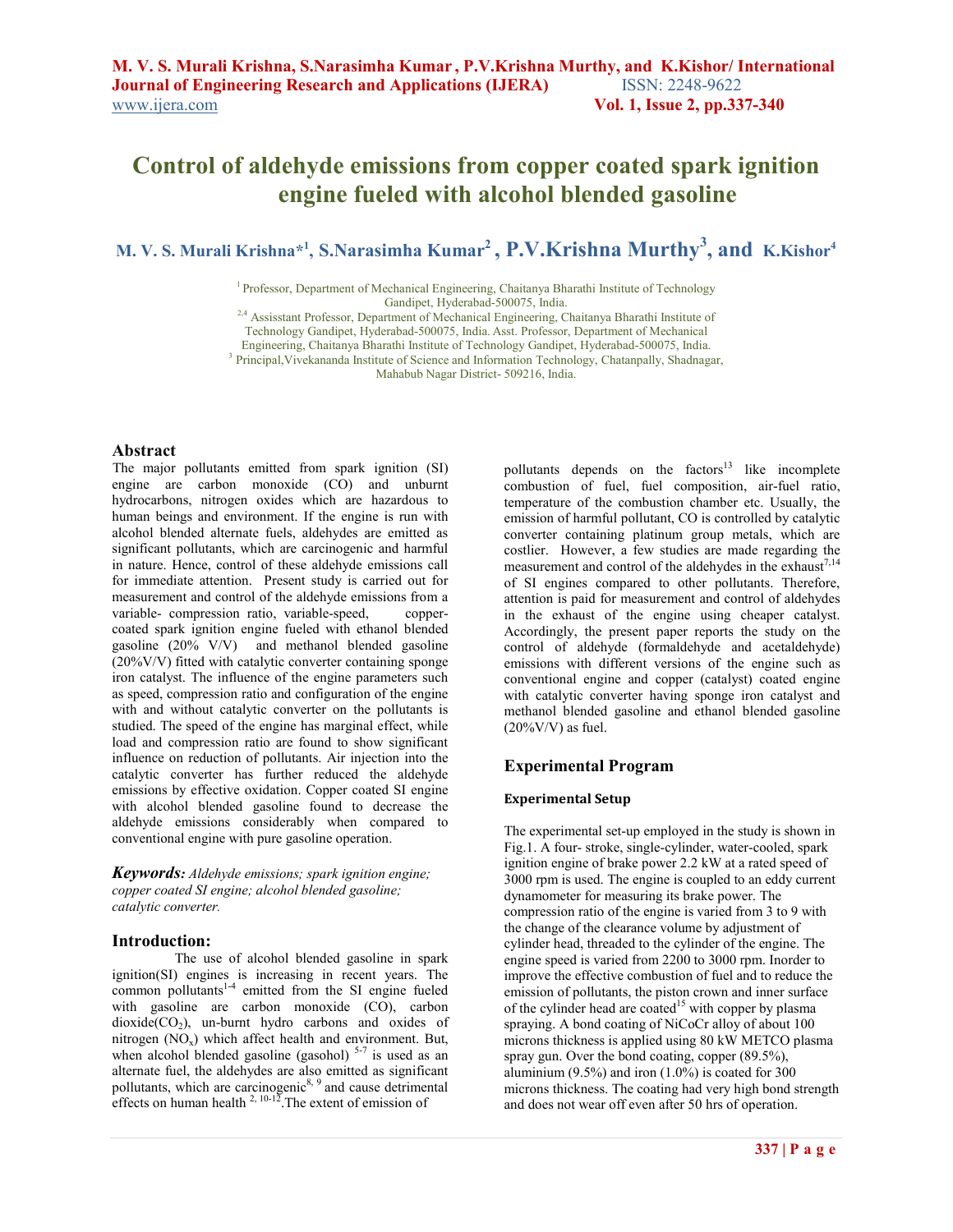# **M. V. S. Murali Krishna, S.Narasimha Kumar , P.V.Krishna Murthy, and K.Kishor/ International Journal of Engineering Research and Applications (IJERA)** www.ijera.com **Vol. 1, Issue 2, pp.337-340**

#### **Catalytic Converter**

A catalytic converter ( Fig. 2) is fitted to the exhaust pipe of the engine. Provision is made to inject a definite quantity of air into the catalytic converter. The converter is filled with sponge iron catalyst with a void ratio of 0.7:1, (void ratio is the ratio between the volume occupied by the catalyst to the volume of the catalyst chamber), where the pollutants are found to be minimum.

#### **Measurement of Aldehydes**

For measuring aldehydes in the exhaust of the engine, a wet chemical method<sup>16</sup> is employed. The exhaust of the engine is bubbled through 2,4-dinitrophenyl hydrazine (DNPH) in hydrochloric acid solution and the hydrazones formed from aldehydes are extracted into chloroform and are analyzed by high performance liquid chromatography (HPLC) to find the percentage concentration of formaldehyde and acetaldehyde in the exhaust of the engine.

 Various sets of the exhaust gases are drawn at three different locations, 1) immediately after the exhaust valve of the engine, 2) after the catalytic converter, and 3) at the outlet after air injection into the catalytic converter. The quantity of air drawn from the compressor and injected into the converter is kept constant so that the backpressure does not increase and reverse flow is not created in the converter. Experiments are carried out on different configurations of the engine i.e., conventional engine and copper coated engine with different test fuels, pure gasoline, ethanol blended gasoline (20%V/V) and methanol blended gasoline (20%V/V) under different operating conditions of the catalytic converter, set-A- without catalytic converter and without air injection, set-B- with catalytic converter and without air injection and set-C with catalytic converter and with air injection.



1.Engine, 2.Eddy current dynamometer, 3. Loading arrangement, 4. Fuel tank, 5. Burette, 6. Three-way valve, 7. Directional valve, 8. Air compressor, 9.Rotometer, 10. Heater, 11 Air chamber, 12.Catalyst chamber, 13.Filter, 14.Rotometer, 15. Heater, 16. Round-bottom flasks containing DNPH Solution **Fig.1- Experimental set up**



(All dimensions are in mm)

 1.Air chamber, 2. Inlet for air chamber from the engine, 3. Inlet for air chamber from the compressor, 4. Outlet for air chamber, 5. Catalytic chamber, 6. Outer cylinder 7. Intermediate-cylinder, 8. Inner-cylinder, 9.Inner sheet, 10.Intermediate sheet, 11. Outer sheet, 12. Outlet for exhaust gases, 13. Provision to deposit the catalyst and 14. Insulation.

### **Fig.2-Details of catalytic converter**

Table-1.Data of % formaldehyde emissions at peak load for different test fuels at different

compression ratios and speeds with different versions of the engine

| Fuels              |           | Gasoline |      |      |      |      |      | Ethanol blended gasoline<br>$(20\%$ V/V) |      | Methanol blended gasoline<br>$(20\%$ V/V) |      |      |      |  |
|--------------------|-----------|----------|------|------|------|------|------|------------------------------------------|------|-------------------------------------------|------|------|------|--|
| Engine             |           |          |      |      |      |      |      |                                          |      |                                           |      |      |      |  |
| vers               |           | ¢CE      |      | €CCE |      | ¢CE  |      | €CCE                                     |      | ¢CE                                       |      | €CCE |      |  |
|                    | ion       |          |      |      |      |      |      |                                          |      |                                           |      |      |      |  |
| Speed (rpm)        |           | 2800     | 3000 | 2800 | 3000 | 2800 | 3000 | 2800                                     | 3000 | 2800                                      | 3000 | 2800 | 3000 |  |
| <sup>a</sup> Set-A | $*_{8:1}$ | 7.5      | 6.5  | 5.5  | 4.5  | 12   | 11   | 10                                       | 9    | 17.5                                      | 16.5 | 10.5 | 9.5  |  |
|                    | $*9:1$    | 8.2      | 7.5  | 6.2  | 5.5  | 12.7 | 12   | 10.7                                     | 10   | 18.2                                      | 17.4 | 11.2 | 10.4 |  |
| <sup>b</sup> Set-B | *8:1      | 5.5      | 4.5  | 3.5  | 2.5  | 8    | 6    | 6                                        | 5    | 8.5                                       | 7.5  | 6.5  | 5.5  |  |
|                    | $*9:1$    | 6.5      | 5.5  | 4.5  | 3.5  | 8.5  | 7.5  | 6.5                                      | 5.5  | 9.5                                       | 8.5  | 7.5  | 6.5  |  |
| Set-C              | $*_{8:1}$ | 3.5      | 2.5  | 1.5  | 0.75 | 6    | 5    | 4                                        | 3.75 | 6.5                                       | 5.5  | 4.5  | 3.5  |  |
|                    | $*9:1$    | 4.0      | 3.0  | 2.0  | 1.25 | 6.5  | 5.5  | 4.5                                      | 4    | 7.0                                       | 6.0  | 5.0  | 4.0  |  |
|                    |           |          |      |      |      |      |      |                                          |      |                                           |      |      |      |  |

<sup>a</sup>Set-A - Without catalytic converter and without air injection; <sup>b</sup>Set-B - With catalytic converter and without air injection; 'Set-C - With catalytic converter and with air injection; <sup>4</sup>CE- Conventional engine, <sup>a</sup>CCE-Copper coated engine, \* Compression ratio of the engine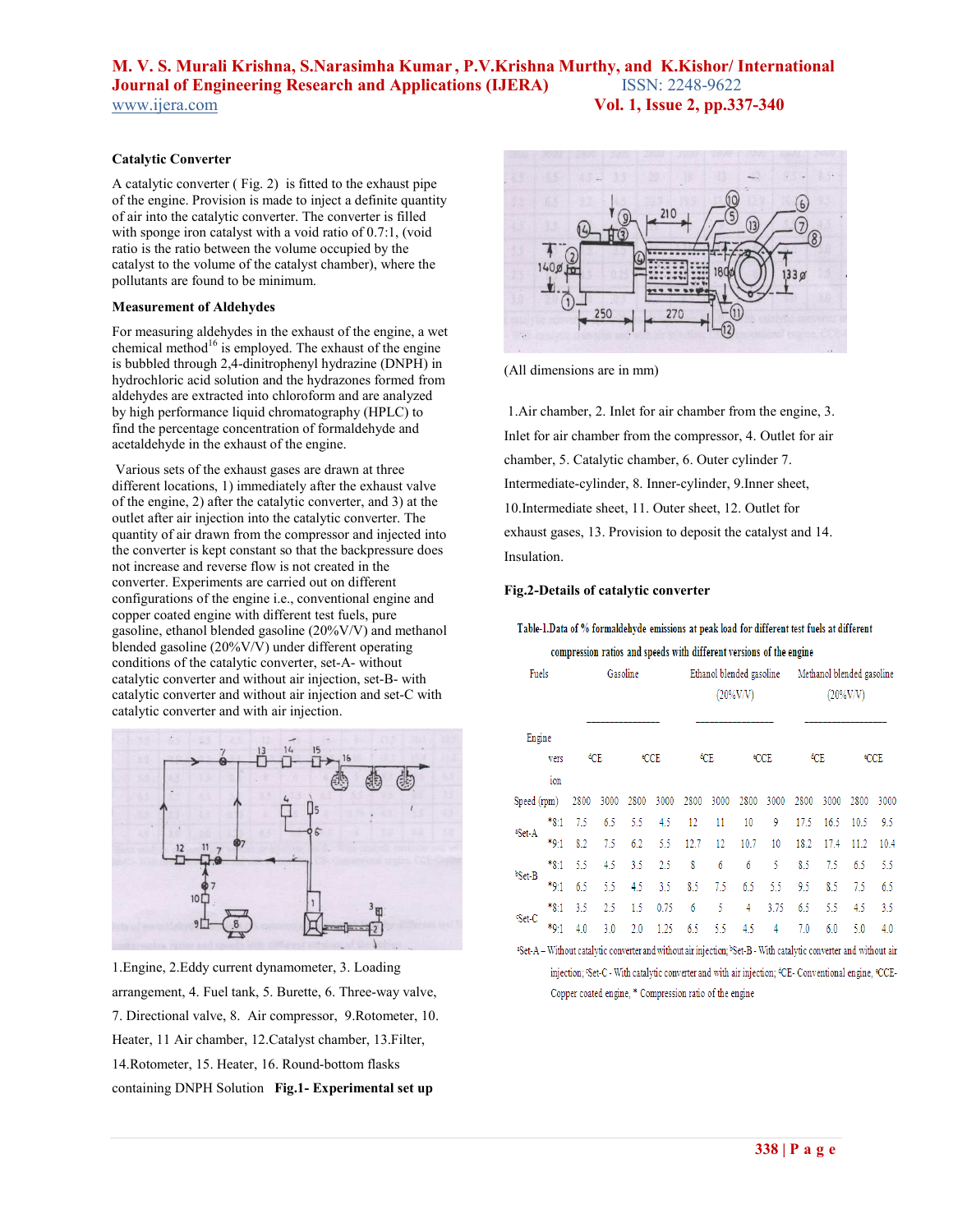## **M. V. S. Murali Krishna, S.Narasimha Kumar , P.V.Krishna Murthy, and K.Kishor/ International Journal of Engineering Research and Applications (IJERA)** www.ijera.com **Vol. 1, Issue 2, pp.337-340**

### Table-2.Data of % acetaldehyde emissions at peak load for different test fuels at different

compression ratios and speeds with different versions of the engine

| Fuels                                                                                                                        |           | Gasoline |      |      |      | Ethanol blended gasoline<br>$(20\%$ V/V) |      |            |      | Methanol blended gasoline<br>$(20\%V/V)$ |      |      |      |
|------------------------------------------------------------------------------------------------------------------------------|-----------|----------|------|------|------|------------------------------------------|------|------------|------|------------------------------------------|------|------|------|
| Engine                                                                                                                       |           |          |      |      |      |                                          |      |            |      |                                          |      |      |      |
| vers                                                                                                                         |           | ¢СЕ      |      | €CCE |      | ¢СЕ                                      |      | <b>CCE</b> |      | ¢СЕ                                      |      | €CCE |      |
|                                                                                                                              | ion       |          |      |      |      |                                          |      |            |      |                                          |      |      |      |
| Speed(rpm)                                                                                                                   |           | 2800     | 3000 | 2800 | 3000 | 2800                                     | 3000 | 2800       | 3000 | 2800                                     | 3000 | 2800 | 3000 |
| <sup>a</sup> Set-A                                                                                                           | $*_{8:1}$ | 6.5      | 5.5  | 4.5  | 3.5  | 20                                       | 19   | 13         | 12   | 9.5                                      | 8.5  | 7.5  | 6.5  |
|                                                                                                                              | $*9:1$    | 7.2      | 6.5  | 5.2  | 4.5  | 20.7                                     | 19.9 | 13.7       | 12.9 | 10.2                                     | 9.5  | 8.2  | 75   |
| <sup>b</sup> Set-B                                                                                                           | *8:1      | 4.5      | 35   | 2.5  | 1.5  | 11                                       | 10   | ğ          | 8    | 5.5                                      | 45   | 3.5  | 2.5  |
|                                                                                                                              | $*9:1$    | 5.5      | 4.5  | 4.5  | 2.5  | 12                                       | 11   | 10         | 9    | 6.0                                      | 5.0  | 4.0  | 3.0  |
| Set-C                                                                                                                        | $*_{8:1}$ | 2.5      | 15   | 0.5  | 0.25 | 9                                        | 8    | 7          | 6    | 3.5                                      | 2.5  | 1.5  | 1.25 |
|                                                                                                                              | $*9:1$    | 3.0      | 2.0  | 1.0  | 0.5  | 9.5                                      | 8.5  | 7.5        | 6.5  | 4.0                                      | 3.0  | 2.0  | 1.75 |
| *Set-A - Without catalytic converter and without air injection; *Set-B - With catalytic converter and without air            |           |          |      |      |      |                                          |      |            |      |                                          |      |      |      |
| injection; 'Set-C - With catalytic converter and with air injection; <sup>4</sup> CE- Conventional engine, <sup>e</sup> CCE- |           |          |      |      |      |                                          |      |            |      |                                          |      |      |      |
| Copper coated engine, * Compression ratio of the engine                                                                      |           |          |      |      |      |                                          |      |            |      |                                          |      |      |      |

## **Results and Discussion**

The data of formaldehyde and acetaldehyde emissions is listed in Table 1 and Table-2 respectively at peak load, different compression ratios and speeds with different versions of the engine at different operating conditions of the catalytic converter with ethanol blend and methanol blend of gasoline repetitively. It is observed that at each speed, the formaldehyde emissions in the exhaust decreased considerably with the use of catalytic converter, which is more pronounced with an air injection into the converter. Methanol blend increases formaldehyde emissions considerably due to partial oxidation compared to pure gasoline. The low combustion temperature lead to produce partially oxidized carbonyl (aldehyde) compounds with gasohols. Formaldehyde emissions are found to decrease with an increase in speed of the engine with different test fuels. Improved combustion with the increase of turbulence reduces the formaldehyde emissions. Copper-coated engine decreases formaldehyde emissions when compared to conventional engine. The catalytic activity of copper on combustion of fuel increases with temperature and combustion temperature increases with the increase of the speed of the engine. As the compression ratio decreased from 9:1 to 8:1, formaldehyde emissions decreased with different test fuels in both versions of the engine. This is due to increase of exhaust gas temperature with the decrease of compression ratio leading to oxidation of aldehydes in the exhaust manifold with different versions of the engine.

The trend exhibited by acetaldehyde emissions is same as that of formaldehyde emissions. However, acetaldehyde emission is observed to be more with ethanol blend compared to methanol blend of gasoline in both versions of the engine (Table-2). The partial oxidation of ethanol during combustion predominantly leads to formation of acetaldehyde. Copper (catalyst) coated engine decreases aldehydes emissions considerably by effective oxidation when compared to conventional engine. Catalytic converter with air injection drastically decreases aldehyde emissions in both versions of the engine due to oxidation of residual aldehydes in the exhaust.

## **Conclusions**

The aldehyde emissions at peak load decreased by 15-20% with the change of the engine configuration from conventional version to copper (catalytic) coated engine with alcoholic fuels. The aldehyde emissions increased by 45- 50% with the change of fuel from gasoline to alcoholblended gasoline in both versions of the engine. They also increased by 6-7% with the change of compression ratio from 8:1 to 9:1. They decreased by 20- 25% with the change of speed from 2800 rpm to 3000 rpm with different test fuels in both configurations of the engine under different operating conditions of the catalytic converter. An air injection decreased the aldehyde emissions by 20% with alcohol blended gasoline in comparison with pure gasoline operation with the same configuration of the engine. Thus, the catalytic oxidation of alcoholic fuels in the combustion chamber and aldehydes in the exhaust decreases considerably.Thus, the catalytic oxidation of alcoholic fuels in the combusiton chamber and catalytic oxidation of aldehydes in the exhaust by the catalytic converter decreases the emissions considerably.

### **Acknowledgements**

The authors are thankful to the authorities of Chaitanya Bharathi Institute of Technology, Hyderabad for the facilities provided. Thanks are also due to Andhra Pradesh Council of Science and Technology (APCOST) for its financial assistance in the project.

## **References**

- 1. Michal,K.,Brigit,K.D. & Jurgens,S.*,* Health effects of transport related air pollution (WHO-Europe) 2005.
- 2. Nagendra,S.M.S and Khare,M. *, J. Inst. of Eng. (India) Env. Div*, **86** ,44(2006).
- 3. Vadre,K., Jones,A., Knusten,A.,Mertz,D. and Yu,P., Exhaust emissions and energy release rates from a controlled spark ignition engines using ethanol blends, *Proc. Instn. Mech. Engrs., Part D: J.Automobile Engineering*, **221(8)**, 933-940(2007).
- 4. Kampa,M. and Castanas,E., Human health effects of air pollution, *Environ. pollut* , **151(2)**,362(2008).
- 5. Pundir, B. P. and Abraham,M., Performance of methanol gasoline blends in Indian passenger cars. Proceedings of 9<sup>th</sup> National Conference on I.C. Engine and Combustion, Indian Institute of Petroleum, Dehradun, India (1985).